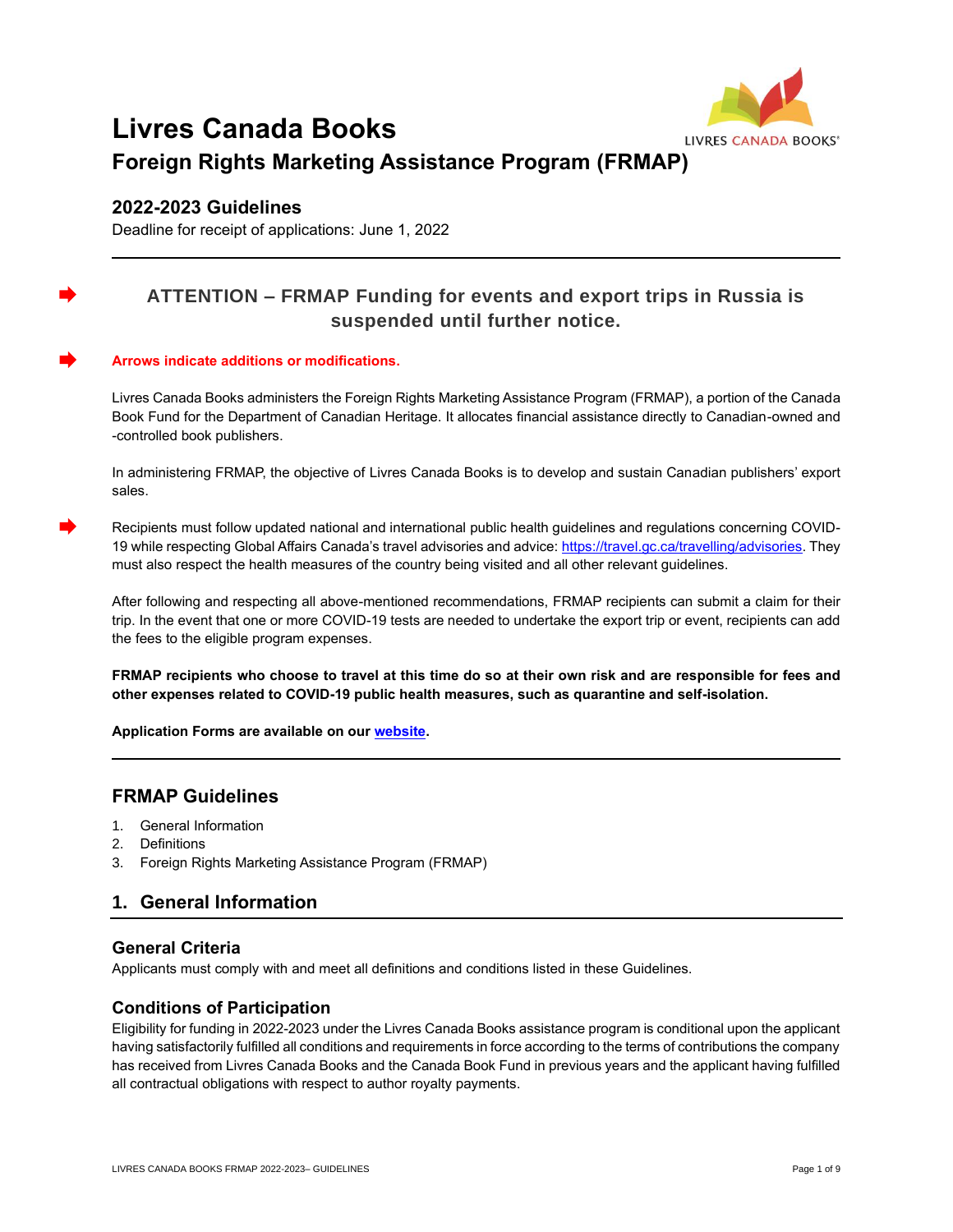## **Livres Canada Books' Program Operating Principle**

All Livres Canada Books' programs and activities operate on the principle of cost-sharing with participating publishers.

### **Activity Period**

Financial assistance under these programs is designated exclusively for export and international marketing activities to be completed by eligible companies between April 1, 2022 and March 31, 2023.

### **Application Procedure**

- 1. Applicants must complete Part A, B and C of the application form and all required forms pertaining to the programs for which an application is submitted. We also request a breakdown of your digital export sales, as much as possible.
- 2. Only those applicants who do not have an online catalogue must provide the company's most recent catalogue.
- 3. Applicants with sales of eligible Canadian-authored books according to Canada Book Fund equal to or greater than \$3 million (Application Form – Part B, Line 4) during the reference year, including any distribution fee adjustment, must provide audited financial statements for the company's most recent financial period. Applicants with sales of Canadian-authored titles below \$3 million must provide at minimum a review engagement report. Compilation engagements (or notice to reader) and internal statements are not accepted.
	- 4. For the confirmation of eligible export sales, the applicant must include in the application either:
		- a. a signed statement by an independent public accountant on the accountant's official letterhead confirming the level of their eligible export sales (Application Form – Part B, Line 3) for their most recently completed financial period (sample statements available on ou[r website\)](https://www.livrescanadabooks.com/Funding/Foreign-Rights-Marketing-Assistance-Program-FRMAP). The audited financial statements or review engagement report and the statement by an independent public accountant on eligible export sales must refer to the same financial period. *OR*
		- b. audited financial statements or a review engagement report including the eligible export sales.
	- 5. For the confirmation of royalty payments, the applicant must include in the application a signed statement by an independent public accountant on the accountant's official letterhead confirming the applicant has fulfilled all contractual obligations with respect to author royalty payments or any other method of paying authors for their most recently completed financial period. Alternatively, the royalty certification can be presented as a note in the audited/reviewed financial statements rather than as a separate letter.

#### 6. **If the applicant has submitted an application to Livres Canada Books' funding programs in 2021-2022, the applicant must provide financial documents to Livres Canada Books for the following reference year.**

As is the case for Canada Book Fund, Livres Canada Books nonetheless reserves the right to require audited financial statements from publishers with fewer than \$3 million in sales of eligible Canadian-authored books, should it feel individual cases warrant such a level of assurance. Such publishers will be advised of this requirement in a timely manner. Livres Canada Books may also increase the number of recipient audits per year.

*In reviewing applications for FRMAP, Livres Canada Books will consult documents provided by applicants to Livres Canada Books and to the Canada Book Fund to verify required information and documents.*

*NOTE: Applications cannot be processed until all information and required documents are complete.*

#### **Appeal**

Applicants may appeal FRMAP decisions in writing to the Chair of Livres Canada Books. Appeals must be received no later than thirty (30) calendar days after the date the decision of Livres Canada Books was communicated to the applicant.

Appeals will be entertained by the Appeals Committee only when there is clear and unmistakable evidence of procedural improprieties and/or errors made by the Livres Canada Books Secretariat in processing the application.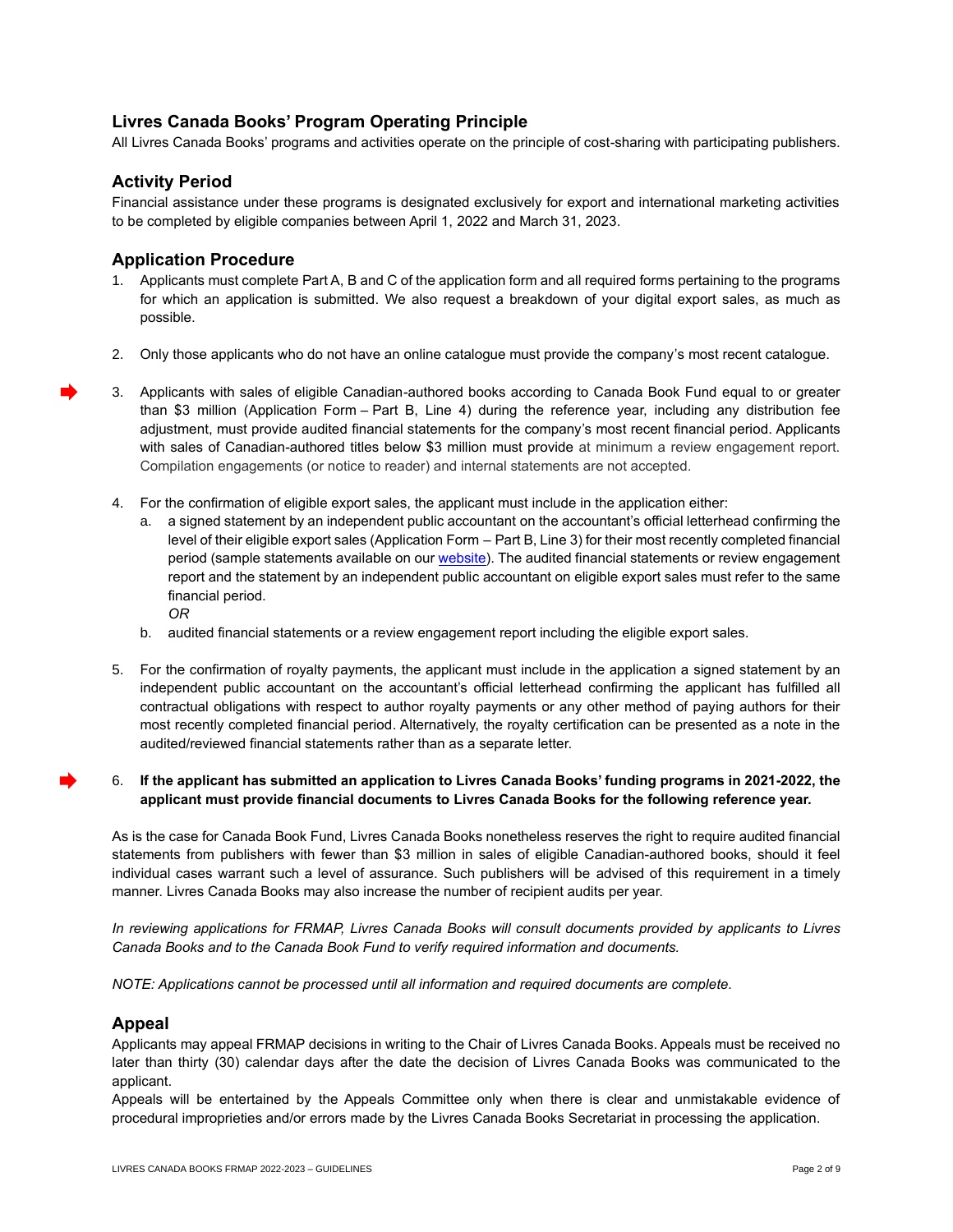### **Audit**

Livres Canada Books reserves the right to conduct an audit of any company funded under FRMAP, including random audits. If a material difference exists between the recipient's report and that of Livres Canada Books' auditor and the contribution must be adjusted, 50% of the cost of the audit will be borne by the recipient. The decision on the selection of firms to be audited is made randomly. Notwithstanding such random selection, the Programs Manager in consultation with the Executive Director may select for audit a firm or firms whose financial data, reports or other material contain questionable or inconsistent information.

### **For Further Information**

Any applicant with questions on Livres Canada Books' application procedure should contact us as soon as possible so we can provide an answer before the deadline of June 1, 2022.

**Livres Canada Books** 504-1 Nicholas St. Ottawa, Ontario K1N 7B7 [www.livrescanadabooks.com](http://www.livrescanadabooks.com/en/) **Christy Doucet** Senior Programs Manager [cdoucet@livrescanadabooks.com](mailto:cdoucet@livrescanadabooks.com)

## **2. Definitions**

The following definitions apply to the eligibility criteria of Livres Canada Books' programs.

For any other definitions, visit th[e Canada Book Fund](https://www.canada.ca/en/canadian-heritage/services/funding/book-fund/publishing-support/application-guidelines.html#a22) website of the Department of Canadian Heritage.

#### **Canadian**

A citizen within the meaning of the *[Citizenship Act](https://laws-lois.justice.gc.ca/eng/acts/C-29/index.html)* or a permanent resident within the meaning of the *[Immigration and](https://laws.justice.gc.ca/eng/acts/I-2.5/index.html)  [Refugee Protection Act](https://laws.justice.gc.ca/eng/acts/I-2.5/index.html)*.

#### **Canadian-owned and -controlled firm**

A firm:

- 1. that is a sole proprietorship, partnership, cooperative or corporation (for profit or not for profit) established under the laws of Canada or a province;
- 2. whose activities are based primarily in Canada;
- 3. whose firm's headquarters is based in Canada;
- 4. whose chairperson or presiding officer and more than half of whose directors and other similar officers are Canadian; or permanent residents within the meaning of the *[Immigration and Refugee Protection Act](https://laws.justice.gc.ca/eng/acts/I-2.5/index.html)*;
- 5. if a corporation with share capital, of which Canadians beneficially own or control, other than by way of shares held only as security, directly or indirectly, in the aggregate at least 50 per cent plus 1 of all the issued and outstanding voting shares;
- 6. if a corporation without share capital, of which Canadians beneficially own or control, directly or indirectly, interests representing in monetary value at least 50 per cent plus 1 of the total value of the assets;
- 7. if a partnership, trust or joint venture, of which a Canadian or Canadian corporation or any combination of the two, beneficially own or control, directly or indirectly, interests representing in value at least 50 per cent plus 1 of the total value of the assets of the partnership, trust or joint venture, as the case may be, and of which the Chairperson or other presiding officers and more than half of the directors or other similar officers are Canadian.

If at any time one or more persons that are not Canadian have any direct or indirect influence through a trust, an agreement, an arrangement or otherwise that, if exercised, would result in control in fact of the firm, the firm is deemed not to be Canadian-owned and-controlled.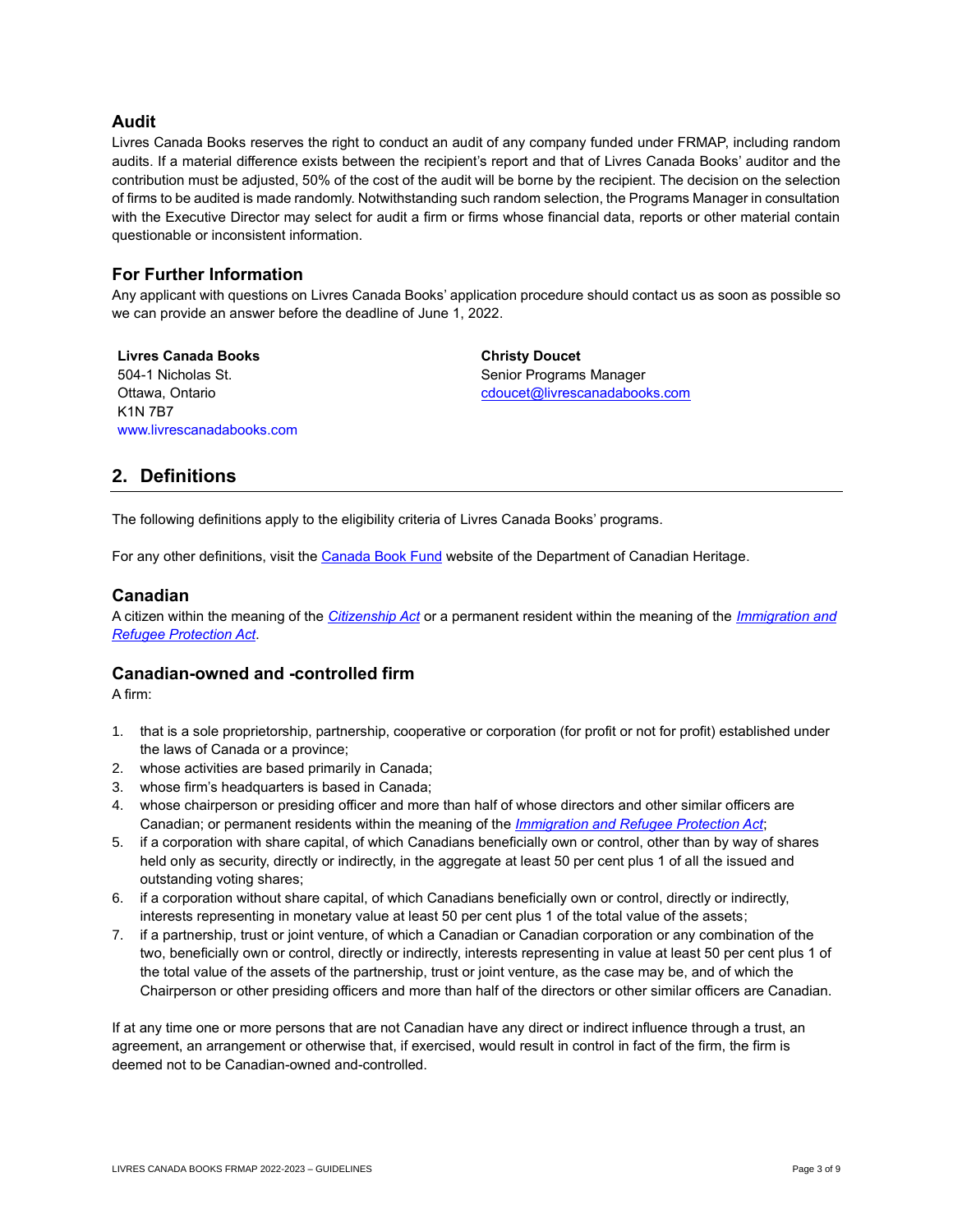## **Co-publishing**

Joint financial investment by two or more publishers to conceive, produce and print, under their respective imprints, individual titles or collections to be sold in their respective markets. Provided all other eligibility criteria are satisfied, co-published books are eligible, but applicants may claim as eligible sales only their portion of the total revenue. The partner publisher of the applicant may be foreign-owned.

Co-publishing may also include situations in which an applicant sells rights to an own eligible title to foreign publishers and coordinates production of the books. The applicant's revenues associated with such arrangements may be considered eligible export sales.

## **Eligible Books**

A book that is:

- either written by a Canadian author or adapted or translated by a Canadian;
- at least 48 pages in length for a printed book, except for children's books, which can be less than 48 pages;
- at least 15,000 words in length for a digital new title (i.e., not published in print or another physical format), except for digital children's books, digital editions of eligible printed books and certain educational books like math textbooks, which can be less than 15,000 words;
- clearly and publicly attributed to the author(s) and/or translator(s);
- the publisher's own title:
- bearing an ISBN assigned to or acquired by the publisher (exceptions may apply in the case of international copublication);
- published under the publisher's imprint or under an imprint for which it has acquired publishing, management and marketing rights; and
- printed or manufactured in Canada, except for co-published books or books with an acceptable justification.

#### **Notes on authorship**

- The author or translator is always the person to whom the book is publicly attributed. The name of the author(s) or translator(s) must appear on the outside of the cover, the spine, the title page or the copyright page.
- A book with multiple authors is considered Canadian-authored if at least one of the co-authors is Canadian.
- A collective work (e.g., an anthology) is considered Canadian-authored if at least 50% of the contributors are Canadian.
- If less than 50% of the contributors to a collective work are Canadian, the editor of the work can be considered the author if the book is clearly and publicly attributed to the editor and he or she has written a substantive preface, introduction, afterword, or conclusion to the book. The work of an editor in overseeing and guiding a book to publication is not considered authorship.
- For children's picture books only, an illustrator is considered an author.

## **Eligible Export Sales**

Eligible export sales constitute the total of the following:

- revenue from the sale of eligible titles net of trade discounts and credits for returns and allowances;
- revenue from the sale of rights and permissions of eligible books;
- amounts withheld by distributors for the sale of eligible titles. If the amount withheld by distributors is not already included in net sales, this amount may be added. The adjustment is for distribution fees only and must not include trade discounts.

#### **Independent accountant holding a designation acceptable to the program**

A professional designated as a Chartered Professional Accountant (CPA) operating at arm's length from the applicant and from the firm or individual who maintains the applicant's financial records and statements. Applicants that wish to have their application documents prepared by an accountant holding a different designation should contact Livres Canada Books in advance.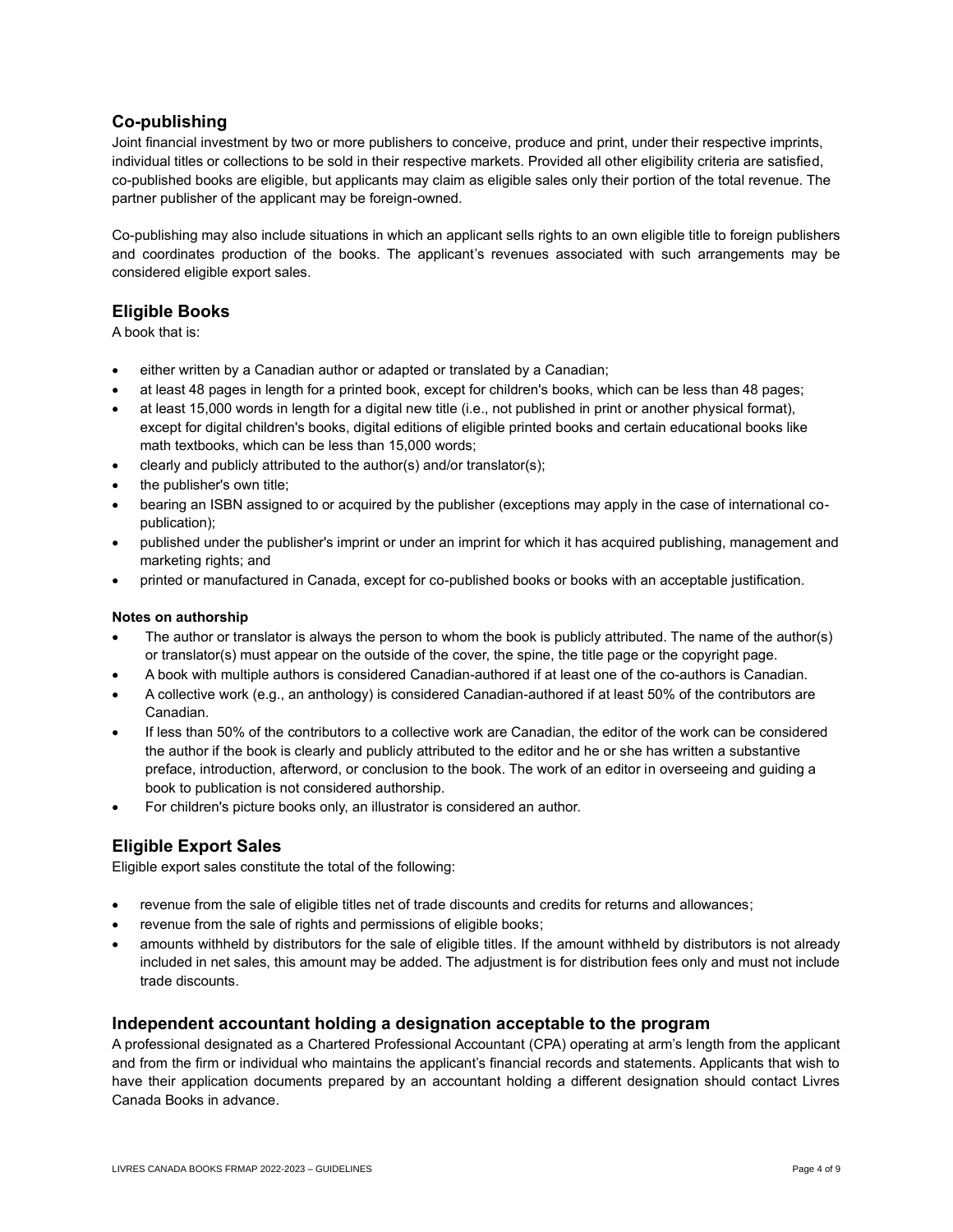## **3. Foreign Rights Marketing Assistance Program (FRMAP)**

## **Objective**

The objective of this program is to foster Canadian publishers' export sales by providing funding support for export sales trips and participation in international trade events.

## **Eligibility Criteria**

To be eligible for FRMAP, the applicant must have been a confirmed recipient of one of the following federal programs:

- Support for Publishers program of the Canada Book Fund in 2021-2022
- Supporting Artistic Practice: Literary Publishers 2021, Canada Council for the Arts

The applicant's eligibility status must remain valid in 2022-2023. Applicants must comply with and meet all definitions and conditions listed in these Guidelines (see sections 1 and 2).

## **Eligible Events**

#### **International Trade Events**

An International Trade Event is understood to mean a foreign trade event at which the possibility exists for the participating company to sell rights or finished products or to negotiate distribution agreements (e.g., book fairs, trade shows, specialized book-related conventions, etc.).

#### **Export Sales Trips**

An Export Sales Trip is understood to mean a trip to an export market not connected to participation in an International Trade Event (see above) for the purpose of supporting distribution and making rights sales for eligible titles (e.g., sales conferences, trade missions, etc.).

#### **Number of Events, Trips, and Delegates per Company**

A company's export sales level will determine the number of eligible events, delegates per international trade event and per export sales trip, and the maximum total number of delegates for all eligible events, according to the following table.

| <b>Export Sales Level</b> | <b>Maximum</b><br>number of<br>eligible events<br>(including Export<br><b>Sales Trips)</b> | <b>Maximum</b><br>number of<br>delegates per<br>International<br><b>Trade Event</b> | <b>Maximum</b><br>number of<br>delegates per<br><b>Export Sales Trip</b> | <b>Maximum total</b><br>number of<br>delegates |
|---------------------------|--------------------------------------------------------------------------------------------|-------------------------------------------------------------------------------------|--------------------------------------------------------------------------|------------------------------------------------|
| $0 - $99.999$             | 6                                                                                          | 2                                                                                   | 2                                                                        | 6                                              |
| $$100,000 - $349,999$     | 7                                                                                          | 2                                                                                   | 2                                                                        | 11                                             |
| $$350,000 - $499,999$     | 8                                                                                          | 2                                                                                   | 2                                                                        | 12                                             |
| $$500,000 +$              | 9                                                                                          | 2                                                                                   | 2                                                                        | 14                                             |

## **Companies of Affiliated Groups**

FRMAP contributions allocated, individually or collectively, to a company and its affiliates may not exceed the maximum number of events or trips allocated to a single publisher.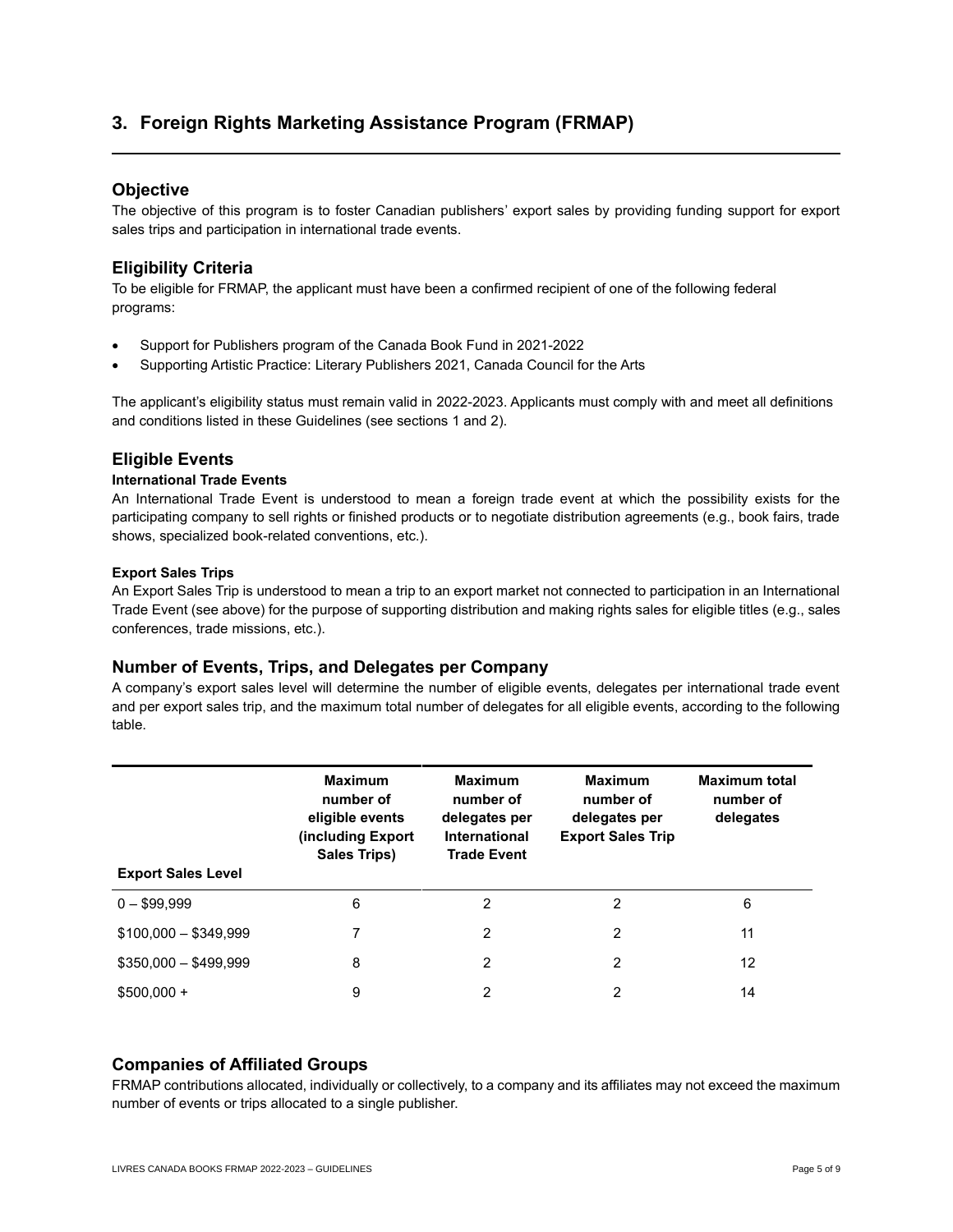## **Combination of International Trade Events and Export Sales Trips**

It is possible to combine international trade events and export sales trips, in accordance with the eligible expenses under "International Trade Events" and "Export Sales Trips."

### **Funding**

- Funded events and trips must take place between April 1, 2022 and March 31, 2023. FRMAP assistance is provided on a cost-sharing basis.
- There is no obligation for the eligible publisher to be an exhibitor at an international trade event to receive a contribution.
- An eligible publisher may designate a delegate who is not a permanent employee of the company.
- An eligible publisher who sends two (2) delegates to an international trade event will receive a contribution for the entire amount of the first delegate's eligible expenses, and 75% of the second delegates' eligible expenses.
- Contributions for international trade events and export sales trips are as follows:
	- $\circ$  Up to 50% of a basic return economy fare (including taxes and service charges on transportation tickets, with the exception of the GST, PST, HST and VAT) up to a total contribution maximum of \$1,500 (including all other modes of transport) or based on a predetermined average, for the following events:
		- Bologna Children's Book Fair
		- **Frankfurt Book Fair**
		- Guadalajara Book Fair
		- **London Book Fair**
		- **E** Festival du livre de Paris
		- **Brussels Book Fair**

#### *MAY INCLUDE*

- $\circ$  Up to 50% of a mid-size rental vehicle for international travel (including gas for the rental vehicle, taxes and service charges, with the exception of the GST, PST, HST and VAT) up to a total contribution maximum of \$1,500 (including all other modes of transport). Please note that a rental vehicle for international travel can only be claimed for one delegate. Furthermore, a rental vehicle for international travel will be reimbursed pro rata based on the number of eligible days of the event.
- o Up to 50% of \$0.55/km of international travel by the delegate's personal vehicle up to a total contribution maximum of \$1,500 (including all other modes of transport). Please note that mileage can only be claimed for one delegate.
- o If a delegate must travel more than 100 kilometres within Canada to their point of departure abroad, a contribution of 50% of \$0.53/km will be allocated.
- o In the event that one or more COVID-19 tests are needed to undertake the export trip or event, recipients can add the fees to the eligible program expenses.
- o For international trade events and export sales trips, a travel allowance of \$225 for days of attendance at an event (\$250 for the Frankfurt Book Fair, the London Book Fair and the Festival du livre de Paris only) or for days spent on an export sales trip, up to a maximum of:
	- four (4) days for all trips and events except the Frankfurt Book Fair
	- five (5) days for the Frankfurt Book Fair
- o The travel allowance contributes towards other eligible expenses (accommodation, local transportation and other fees associated with your presence at the eligible event).
- $\circ$  Travel allowance will be calculated based on the number of nights spent at the eligible event (with the submission of an accommodation receipt).
- o In the event of shared accommodations (e.g. hotel or apartment), if the accommodation receipt submitted by the first delegate exceeds \$225 per night (\$250 for the Frankfurt Book Fair, the London Book Fair and the Festival du livre de Paris only) excluding of the GST, PST, HST and VAT, the eligible expenses for the second delegate will be determined at a minimum of \$50 and up to a maximum of \$225 (\$250 for the Frankfurt Book Fair, the London Book Fair and the Festival du livre de Paris only). Please note that, as mentioned above, the total contribution for the second delegate, equals 75% of her/his eligible expenses.
- o If a delegate stays in non-commercial accommodations, they may claim a maximum travel allowance of \$50 per night spent at the eligible event (with the submission of a written communication attesting to the number of nights spent at the accommodation).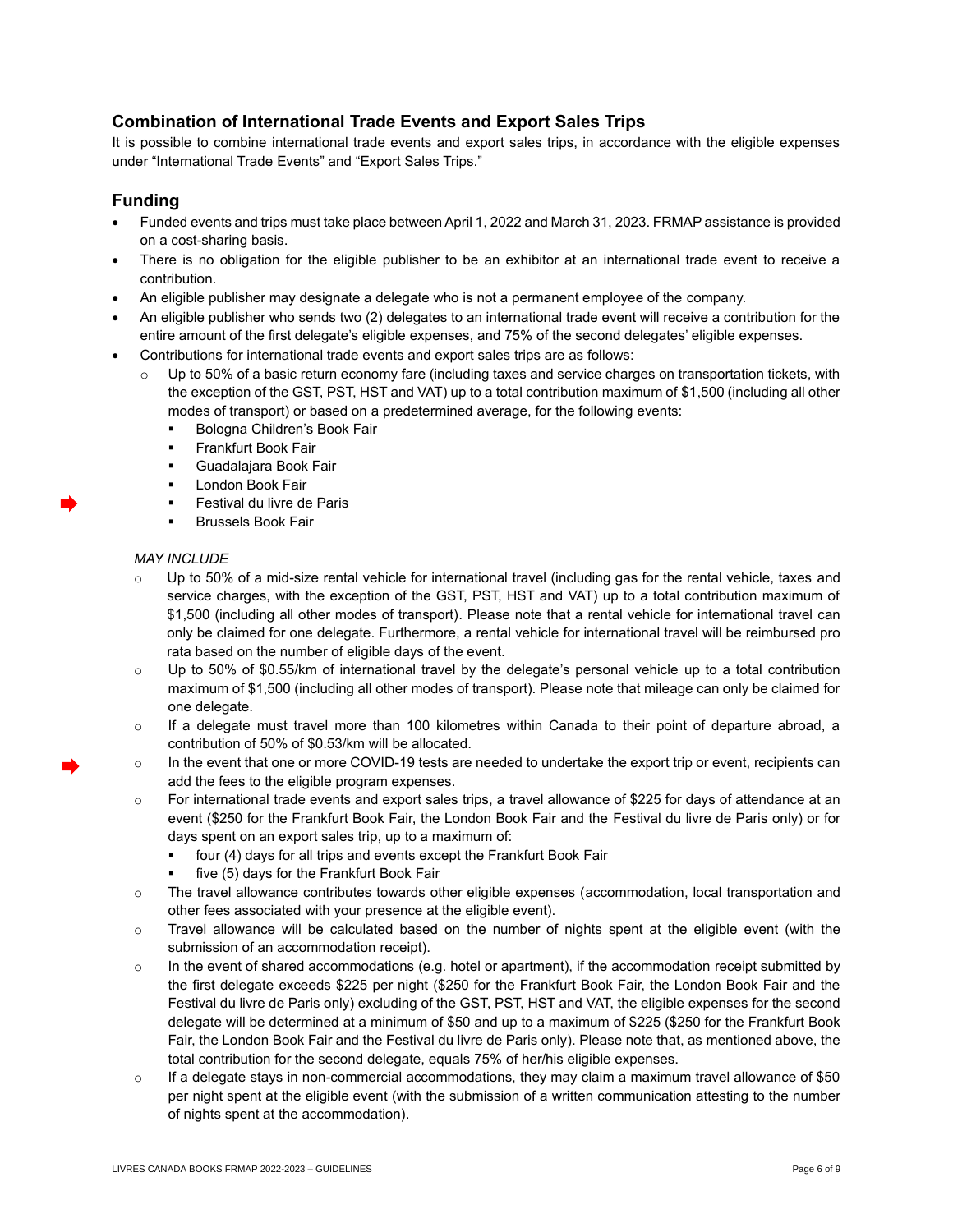- o Travel allowance contributions are not allocated for travel days.
- $\circ$  Companies may claim a travel allowance for the days before or after an international trade event, provided that the total travel allowance requested does not exceed the maximum number of eligible days for an event.

## **FRMAP reimbursements for cancelled events or export sales trips due to Covid-19**

We ask that FRMAP recipients follow the 2022-2023 program guidelines. A few specifics: for airline tickets, we ask that recipients submit the actual paid amount (including refunds and cancellation fees). For accommodations, if the recipient received a full refund, no travel allowance will be issued. If one or more nights accommodation was charged as a penalty, the recipient will receive the travel allowance corresponding to the number of nights penalty, up to a maximum contribution based on the number of days of the event (maximum of 4 days). Since the travel allowance covers only accommodation expenses related to the cancellation of the event, the allowance cannot exceed the expenses incurred. We ask that claims include a copy of the correspondence exchanged leading to the cancellation of accommodation.

### **Sunset Clause**

After three (3) years of consecutive funding under the program, in order to remain eligible for FRMAP, a company must have achieved one of the following:

- 1. \$10,000 in net export sales of eligible titles in its last completed financial period; *OR*
- 2. an average of \$10,000 in net export sales of eligible titles over the company's last three (3) most recently completed financial periods.

After three (3) years of consecutive funding under FRMAP, a company that does not meet one of the two conditions stipulated in the Sunset Clause will be eligible for a contribution for only one (1) international trade event during the fourth year. However, the recipient will first have to consult with an industry professional in order to submit to Livres Canada Books an action plan after this consultation (stating the firm's objectives, anticipated results, etc.). The industry professional and action plan need to be approved by Livres Canada Books. After the Sunset Clause has been applied, the company will be readmitted into the program for the fifth year at the eligible number of events for its export sales level.

## **FRMAP Application Form**

All applicants must complete the application form (Parts A, B, and C) and provide all the required documents and information.

Applicants who plan to participate at events that are not listed among the pre-approved events (list available on our [website\)](https://www.livrescanadabooks.com/Funding/Foreign-Rights-Marketing-Assistance-Program-FRMAP) must complete an International Trade Event Description form (Part D) for each international trade event.

Applicants who plan to undertake export sales trips must complete an Export Sales Trip Description form (Part E) for each trip.

#### **Assistance to Publishers Associations**

#### **National Publishers Associations**

At the discretion of Livres Canada Books, associations will be invited to send one (1) delegate to act as permanent staff at the information booth on the Canada Stand. This delegate must be a full-time staff member of the association's secretariat. Associations may be eligible for reimbursement of 100% of the delegate's return economy fare (including taxes and service charges on transportation tickets, with the exception of the GST, HST, PST and VAT) up to a maximum of \$1,500 or based on a predetermined average and a travel allowance of \$225/day (\$250/day for the Frankfurt Book Fair, the London Book Fair and the Festival du livre de Paris only). The number of eligible days is to be determined by Livres Canada Books.

In the case of a demonstrated need at a particular event and the availability of funding from other sources, the Association of Canadian Publishers (ACP) and the Association nationale des éditeurs de livres (ANEL) will be entitled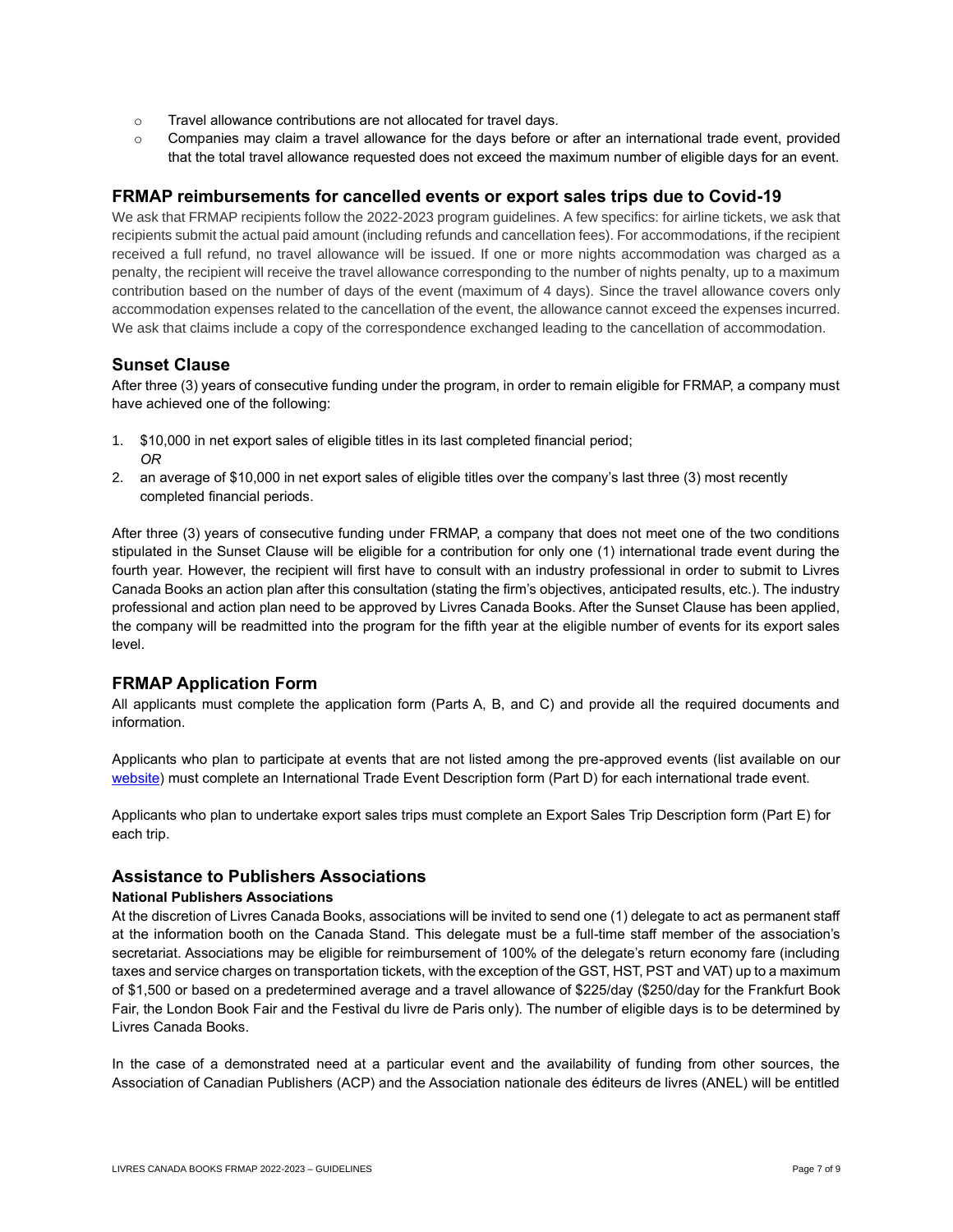to receive a contribution for a maximum of two (2) delegates per event as permanent staff at their collective trade exhibits abroad, up to a maximum total of fourteen (14) delegates.

All other national publishers associations, such as the Literary Press Group (LPG) and the Regroupement des éditeurs franco-canadiens (REFC) will be entitled to receive a contribution for a maximum of two (2) delegates per event as permanent staff at their collective trade exhibits abroad, up to a maximum total of five (5) delegates.

#### **Provincial Publishers Associations**

Provincial associations organizing a collective stand at international events will be eligible for funding for one (1) delegate/one (1) event at the same level of funding as is available to a publishing house; i.e., up to 50% of the delegate's return economy fare (including taxes and service charges on transportation tickets, with the exception of the GST, HST, PST and VAT) up to a maximum of \$1,500 or based on a predetermined average and a travel allowance of \$225/day for up to four (4) days of attendance at an event or five (5) days for the Frankfurt Book Fair (\$250/day for the Frankfurt Book Fair, the London Book Fair and the Festival du livre de Paris only).

### **FRMAP Claim Procedure**

In order to claim a contribution for an international trade event or an export sales trip, an applicant must submit:

- a completed FRMAP Claim Form
- transportation and accommodation receipts or a written communication attesting to the number of nights spent in non-commercial accommodations
- a completed Activity Report is required for all International Trade Events and Export Sales Trips

**We consider your claim to be submitted on time if the printed and signed version of the claim form and all required documents are sent to Livres Canada Books by mail or courier and are postmarked no later than thirty (30) calendar days after the event or export sales trip for which the claim is made. In the event where the claim is sent by email, it must be received by Livres Canada Books no later than thirty (30) calendar days after the event or export sales trip for which the claim is made.**

**With the exception of the end of the financial year (March 31, 2023) when claims must reach us no later than Friday, April 14, 2023.**

#### **Any claim submitted to Livres Canada Books after the event has taken place and which has not been preapproved by Livres Canada Books, even if the event is listed on the pre-approved events, will not be eligible for a FRMAP contribution.**

When submitting a FRMAP claim, publishers must complete all sections of the form, including the transportation section, and provide supporting documents showing fares.

When the plane ticket does not indicate the airfare, recipients must submit another supporting document confirming the airfare (an airline/travel agent invoice or receipt). Printed confirmations of online bookings stating the fare price are also eligible. Credit card account statements will not be considered as supporting documents for transportation. Only actual paid expenses are eligible. Tickets obtained through barter or reward points (Air Miles, Aeroplan, etc.) cannot be factored into the contribution.

A delegate must provide original accommodation receipts as proof of the duration of his/her stay in the city where the eligible event takes place. Receipts bearing the date and location for event registration, parking, local transportation, and meal costs are no longer examples of eligible supporting documents for the calculation of the travel allowance. If a delegate stays in non-commercial accommodations, they may submit a written communication attesting to the number of nights spent at the accommodation. Unofficial or handmade receipts and internal documents (e.g., money requisitions or internal expense reports) are not eligible as supporting documents.